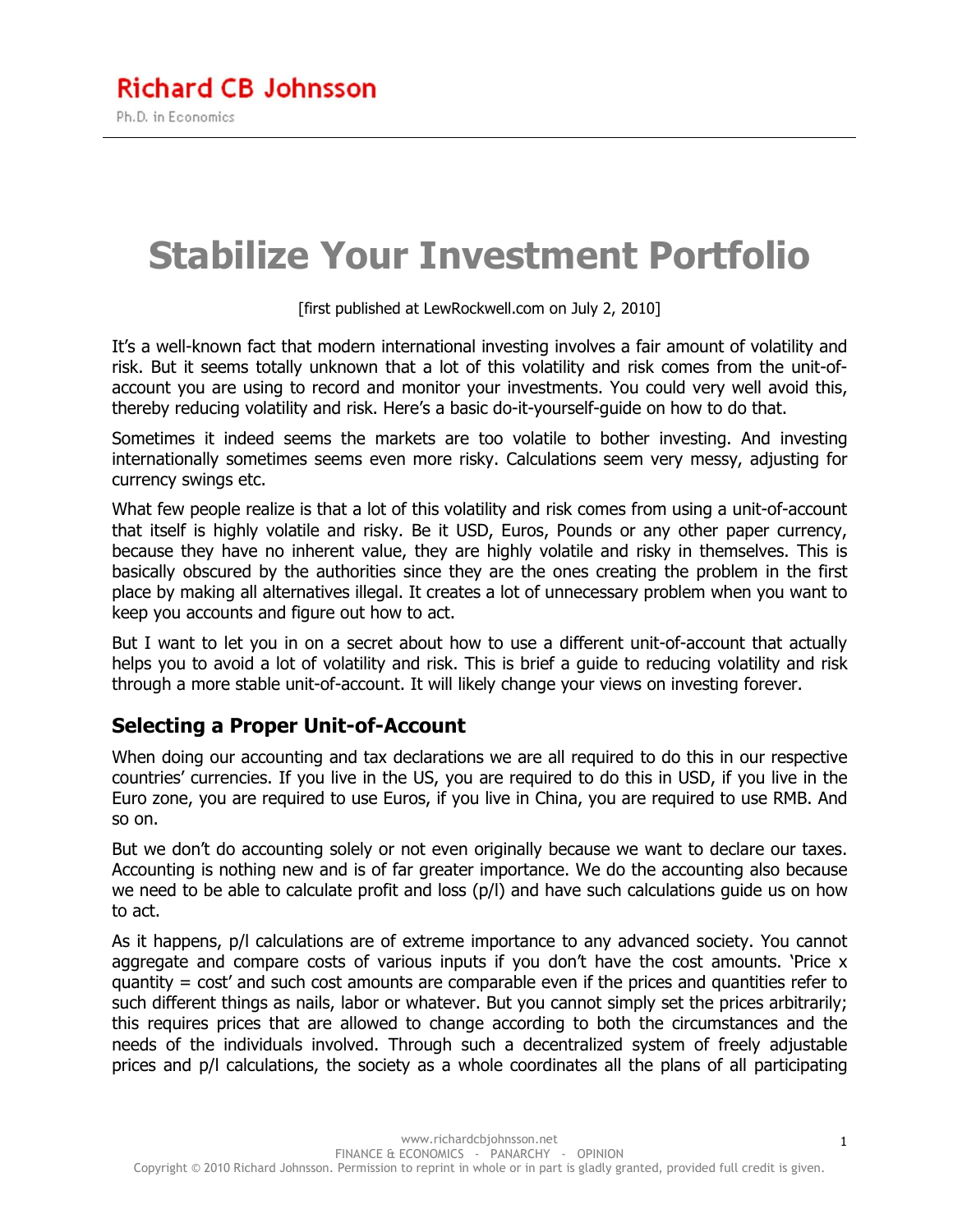## **Richard CB Johnsson**

Ph.D. in Economics

individuals. Without freely adjustable prices and p/l calculations, planning and coordination is hampered. One way this would be manifested is through higher volatility and risk.

Without any pricing at all, p/l calculations and planning becomes almost impossible, as experienced in every place and field where freely adjustable prices have been abolished. Any attempts at central planning are totally dependant on the planning of individuals and their decentralized coordination. This is why the Chinese government can make such massive central planning nowadays but not 30 years ago. Today a billion Chinese are making their own p/l calculations and bargain as much as they can, thereby making everyone far better off (most also pay little or no taxes), while that was a clear no-no 30 years ago. Central planning means chaos and in practice no advanced planning is possible at all if freely adjustable prices are abolished and hence the individual p/l calculations are made impossible.

Thus, the importance of good accounting principles goes far beyond simple tax declarations.

A central prerequisite for being able to do good accounting is that the unit-of-account should be as stable as possible. We could look at the problems of an unstable unit-of-account by means of a simple analogy. Let's say your weight was measured not in kilos or pounds, but rather in degrees Celsius. Starting today, you can define your weight as equal to the amount of degrees outside. Let's say it's 30 degrees Celsius outside and that this is defined as your weight. But what happens if it's only 20 degrees tomorrow and 40 the day after that. Does this mean that you have extreme shift in your weight? Or is it just an illusion caused by having selected a very unsuitable unit-of-account?

Such a simple example might illustrate the fact that an unstable unit-of-account really can create problems. Picking a bad unit-of-account can itself create volatility and risk. So there is need to thinks twice before selecting a unit-of-account. The paper currencies of today move up and down compared to each other, something that creates a lot of instability. But they also move together up and down, most often down, in as far as we see inflation or deflation. And these changes could be substantial over time. If the currency is eroded by 'only' as little as 2% per annum, this means 50% inflation in only 20 years. And the accumulated inflation very soon becomes exponential, as seen by the fact that for example the USD has lost more than 95% of its value since the Federal Reserve expanded its powers some hundred years ago (it's the same story in most countries).

#### **Historical comparisons**

There's however one unit-of-account that serves especially well because of its stability. Let me show this by another simple example; 2,000 years ago, in 1st century AD Rome, a secretary earned 15 denarii, a lecturer 12 and a messenger 9 denarii per month. Translating this into current USD, we end up with yearly incomes of about USD33,000, USD26000 and USD20,000. This is astonishingly similar to what the wages for these kinds of jobs are today in the US (I found typical numbers of USD32,000, USD28,000 and USD20,000 when googling secretary, teacher and mail delivery).

So what unit-of-account did I use for these calculations? Yes, you guessed right – gold! One gold denarius was 4.5 grams of gold at that time, and as one troy ounce equals 31.1 grams and if a gold troy ounce is USD1,250 we end up with these figures. Granted, the accuracy isn't very high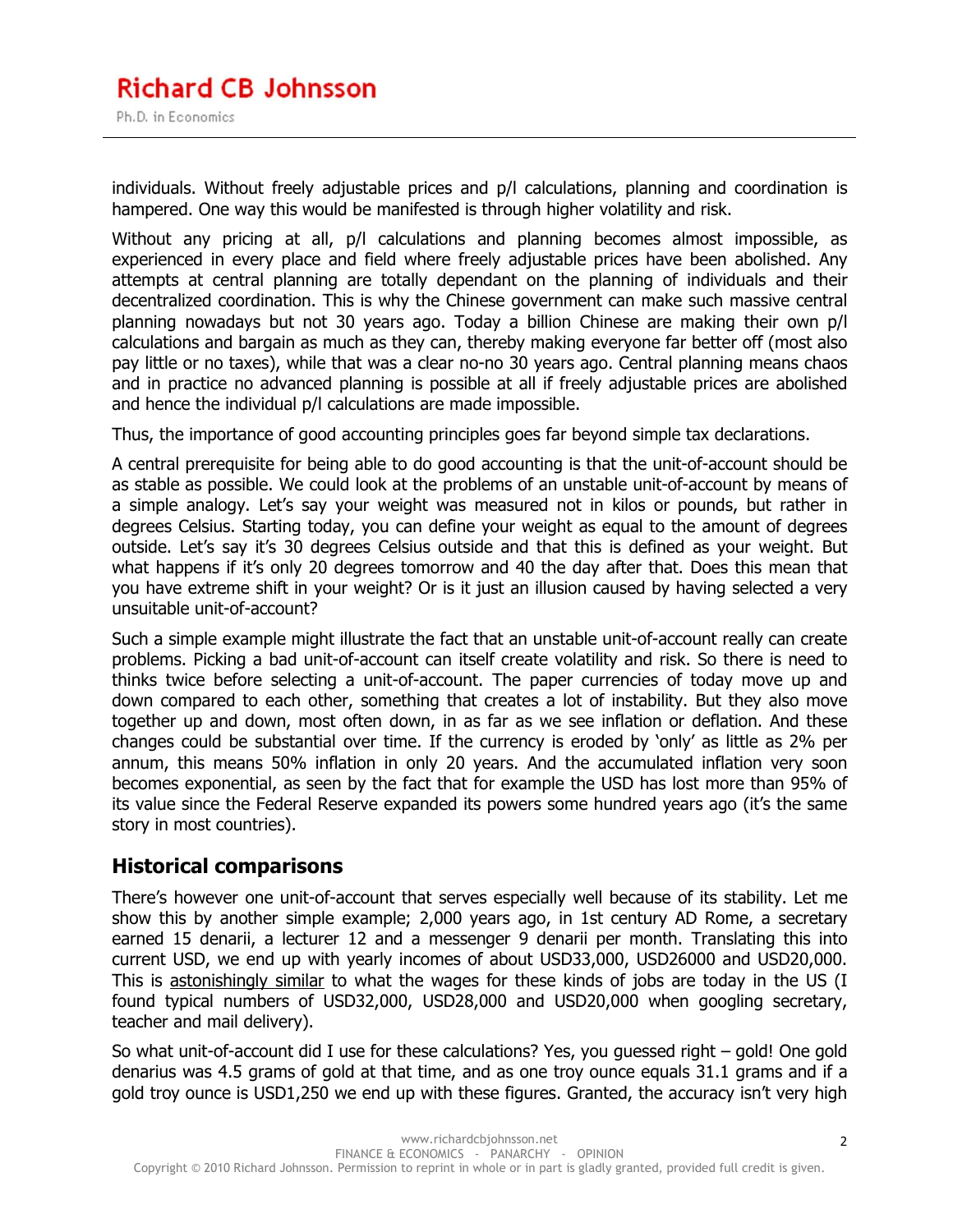in using single numbers to represent a whole decade, but on the other hand, the prices were pretty stable before the debasement of the denarius started, a debasement said to have ended the Roman Empire, yet very mild compared to what we see today.

20 centuries later, common professions still pay the same salary in gold. This clearly shows that we don't really become richer as a whole because we all earn more money, but because we find ways of producing things cheaper, a fact hidden in the inflation prone environment of today. The same salary simply affords so much more today.

But what makes gold so stable when used as a unit-of-account?

#### **Stocks-to-flow**

In many ways gold is rare. It has been estimated that all gold ever refined would form a single cube 20 meter on a side, that's all there is. But in some more important ways gold is one of the most available substances in the world. The annual "stocks-to-flow" ratio of gold is 60, meaning that there is the equivalent of about 60 years of production above ground for every year of production. The only metal close to this ratio is silver with a ratio of only 1.5. By comparison, the same ratio for copper is estimated to be ⅓, meaning that marketable stockpiles correspond to only 4 months of production. And while there is more steel created per hour than there has been gold dug up throughout history, this steel won't last very long and would very soon be gone. Although perhaps counter intuitive at first, gold is by no means scarce.

The extremely high stocks-to-flow ratio makes gold extremely suitable as a unit-of-account. There's nothing like it on this planet.

So gold has some unique properties that give it intrinsic value. Gold is also durable which makes

it easy to store. It's easy to divide into smaller parts of exactly equal quality (or melt together again) and relatively convenient to transport. On top of this there are also the various industrial uses of gold.

Because gold is a tangible asset, gold does not have counterparty risk. When you own gold, you own an asset that is not dependent upon the promise of central bankers, politicians or someone else. And for similar reasons, it's the only asset that really can service as an extinguisher of debt.

Let's say the US government wanted to prematurely repay all US treasury bills, i.e. a big debt, to for example China. What should they pay with? Fed notes? But that would only transfer the debt to the Fed balance sheet, another US government agency (more or less). How could the Fed in turn repay the debt? By

#### **GOLD FACTS**

**Physical properties of gold**  The chemical symbol for gold is Au, which is derived from the Latin word "aurum," which means "shining dawn." Absolutely pure gold is so soft that it can be molded with the hands. The melting point of gold is 2,063 degrees Fahrenheit. A noble metal, gold is prone neither to rust nor tarnish and does not form an oxide film on its surface when coming into contact with air. Gold is a great conductor of electricity. Gold is the most malleable and ductile pure metal known to man. An ounce of gold can be beaten into a sheet covering 100 square feet. An ounce of gold can be drawn into a wire 60 miles long. **Mining**

Gold can be found beneath the earth on all seven continents. There are 92 naturally occurring elements found in the earth's crust. Gold ranks 58th in rarity. Around 161,000 tons of gold have been mined by humans. Two thirds of the world's gold comes from South Africa. 90% of the world's gold mining has been done since the discovery of gold at Sutter's Mill in California in 1848. During the California gold rush, some speculators paid more for an ounce of water than they received for an ounce of gold. Evidence suggests that around 5,000 B.C., gold and copper became the first metals to be discovered by man. King Croesus of Lydia created the first pure gold coins in 540 B.C.

handing over Euros? That would only transfer it to the ECB. By using some imaginary IMF money?